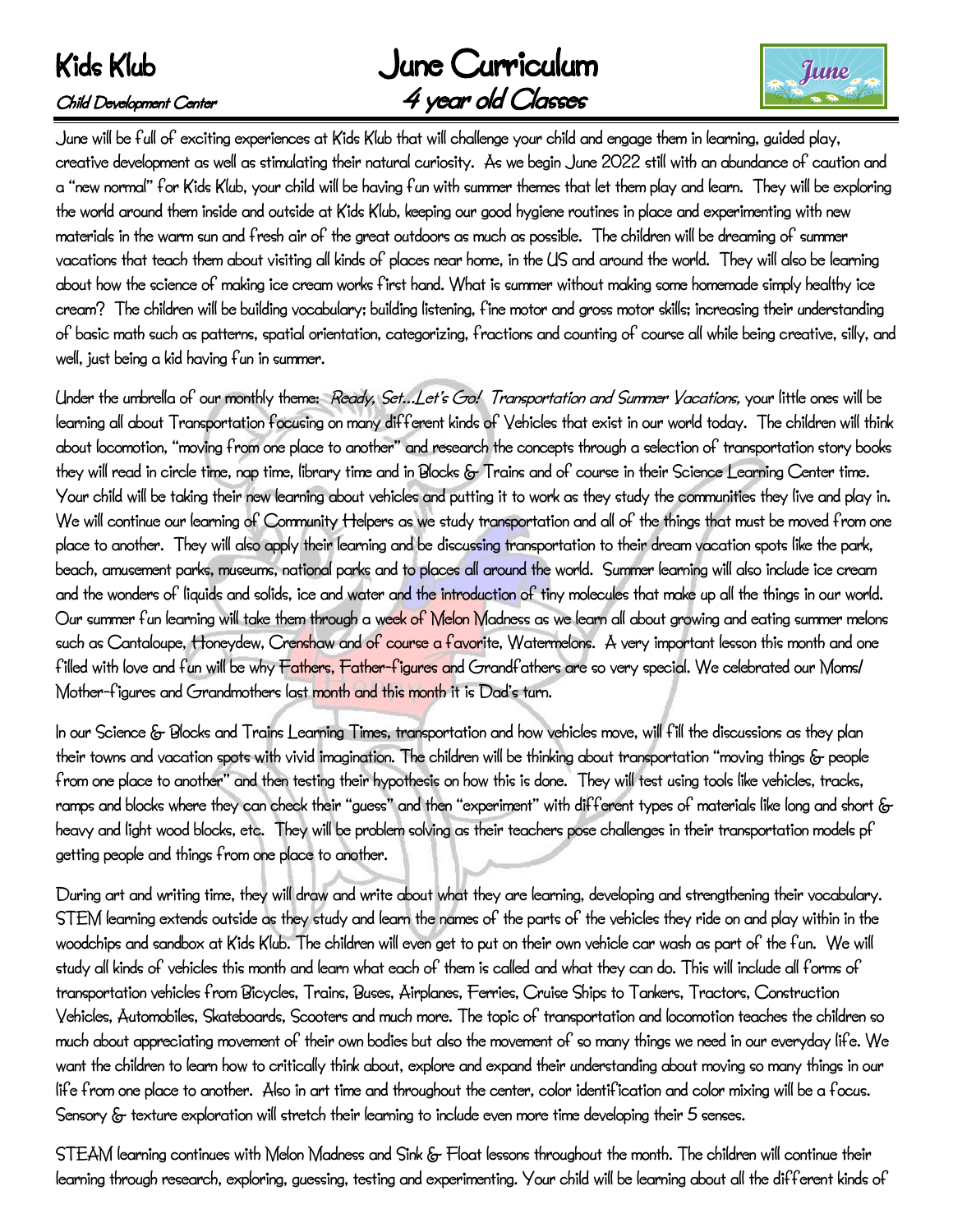## June Curriculum Child Development Center 4 year old Classes



healthy melons that grow and ripen in the summer. The will not only study and talk about but also touch, smell and taste these melons as they continue their on-going lessons on nutritious foods and taking care of their bodies. The children will study both the outsides and insides of these melons. We will discuss colors, sizes, weight, textures and explore the lifecycle of seeds. Melons will be studied as food but also used for physics experiments as we roll them, as art material as we try stamping and painting with the rinds, and their seeds will be used for roasting and planting.

As part of our Science lessons, locomotion, transportation and the dynamics of water will all be tested by the children in their sink and float lessons. The children will be working with different kinds of weights to see what amount of weight "sinks the boat". We will be using other types of objects in the water exploration buckets and tables, measuring, pouring, stirring and experimenting outside in sunny summer weather.

Hoppy's Home and Hoppy's General Store play time will be hopping with lots of shopping, discussion, vocabulary building and preparation by your children for their Father's Day parties, Ice Cream parties, summer activities and just day to day life. Hoppy's School House will be in session as the children teach their friends and the Kids Klub dolls all about what they are learning in school each visit using the felt boards, magnet boards, moving gears, and playing school. Talking and demonstrating to others what you are learning helps with retention full fold and enhances the learning experience overall.

With Father's Day just a few weeks away, Dads and Grandpa's are special is an upcoming weekly theme and we will be spending lots of time reading and discussing why we love our Dads, Grandpas and Father-like figures so much. Of course we will also continue learning our numbers, letters, colors, patterns and phonics; exercising our bodies with relay races, obstacle courses, and parachute play as well as stretching, deep breathing and strength building as we practice our yoga poses as we listen to yoga stories on our mats outside in the fresh air under the trees.

We are excited to kick off our Summer Fun Learning with a balance of academics and summer camp fun all rolled into one. Please take time to review your child's learning experience at Kids Klub and use this information to further the learning experience at home. Ask specific and open ended questions and let your child share the exciting things they are learning at school.

Stay safe and healthy -Don't forget to keep washing hands and staying home if you are feeling sick.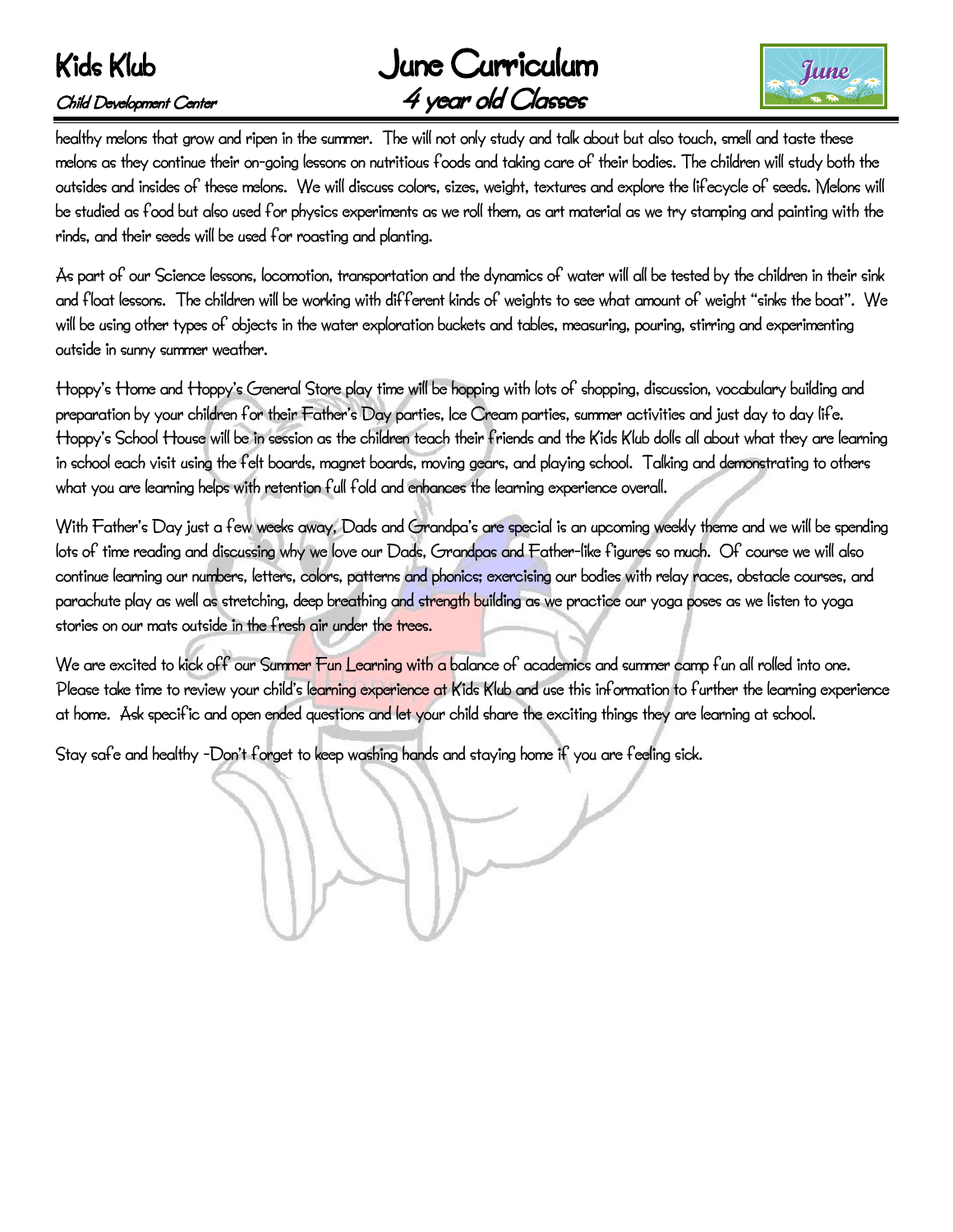June Curriculum Child Development Center 4 year old Classes



## Monthly Theme: Ready, Set….Lets GO! Transportation and Vacations

WEEK 39 Weekly Theme: Ready Set Let's Go - Transportation and Vehicles: Airplanes, Bicycles, Boats, Cars, Trucks and Trains Letters: Aa-Zz, A for Airplane, B for Bicycle &Boat, C for Car, T for Trains and Trucks Numbers: 1 –20+, 1-30 Colors: Blue &Yellow Shapes: Vehicles (airplanes, bicycles, boats, cars, trucks, and trains) Patterns: ABCTABCT [Airplane, boat/bicycle, Car, Truck/Train]

Daily Circle: Flag salute (English), calendar, numbers, months, seasons, weather, colors, shapes, Sight Words, fruits/vegetables, songs and animals (English and Spanish), Transportation, Vehicles, Fuel(gasoline, battery, human, air, water power), What does each vehicle do? How does it look, sound, move and how many people or things does it transport? What does it travel on-rails/track, roads, dirt, air, water?

|             | Monday                            | Tuesday                                                                                                                                                                     | Wednesday                                                                                                                                                                                                                                            | Thursday                                                                                                                                                                           | Friday                                                                                                                                                                                                     |
|-------------|-----------------------------------|-----------------------------------------------------------------------------------------------------------------------------------------------------------------------------|------------------------------------------------------------------------------------------------------------------------------------------------------------------------------------------------------------------------------------------------------|------------------------------------------------------------------------------------------------------------------------------------------------------------------------------------|------------------------------------------------------------------------------------------------------------------------------------------------------------------------------------------------------------|
| Circle      | CENTER CLOSED<br>for Memorial Day | Introduce Sight Words,<br>Review<br>What is Transportation?<br>What is a Vehicle?                                                                                           | Why do we need vehicles?<br>What community helpers<br>drive vehicles for our<br>community?                                                                                                                                                           | What makes a vehicle<br>move?                                                                                                                                                      | Discuss a community,<br>businesses, community<br>helpers all tied together by<br>roads, rails, waterways &<br>airways, bike paths etc                                                                      |
| Math        |                                   | Pattern lessons - what is<br>a pattern? What<br>repeats, can I copy it?<br>Pattern Practice with<br>vehicles                                                                | Sort transportation<br>vehicles by color, size, and<br>category - where does it<br>move, what does it carry?                                                                                                                                         | Grouping transportation<br>yehicles in twos, fives,<br>tens                                                                                                                        | Count transportation<br>vehicles                                                                                                                                                                           |
| Writing     |                                   | Write sight words<br>Practice Your Full<br>Name                                                                                                                             | Write sight words                                                                                                                                                                                                                                    | Write my address                                                                                                                                                                   | first and last name &<br>phone number                                                                                                                                                                      |
| Language    |                                   | What do you think could<br>happen if you changed<br>the wheels on a truck to<br>a bottom of a boat? Or<br>a skateboard?                                                     | Discussion: Trains and<br>airplanes - what are the<br>similarities? What are the<br>differences?                                                                                                                                                     | Discussion: Boats and<br>cars airplanes - what<br>are the similarities?<br>What are the<br>differences?                                                                            | Discussion: Which<br>vehicles go high/low and<br>fast/slow? What is<br>your favorite mode of<br>transportation?                                                                                            |
| Årt         | CENTER CLOSED<br>for Memorial Day | Each child measure out<br>& make their own<br>playdough. Then design<br>your favorite vehicle(s)<br>-let it dry out to paint<br>later in week as a gift<br>for Father's Day | Cut out shapes and design a<br>vehicle using different shapes<br>for all the parts. Glue<br>together. Share- What does<br>your vehicle do? How does it<br>moye? Saye these works of<br>art for our Father's Day<br>Decorations around the<br>center. | Easel Paint outside your<br>favorite vehicle and<br>scene where it is working<br>to move things from one<br>place to another. Saye<br>for Decorating for the<br>Father's Day Event | Paint with different<br>kinds of cars -roll cars<br>through paint and over<br>long pieces of butcher<br>paper to create art like<br>Årtist Miro. Haye fun<br>being creative with<br>different art supplies |
| Zoo Phonics |                                   | Letters Aa -Zz and Aa<br>for Airplane, B for Boat<br>and Bicycle, C for Car,<br>T for Train & Truck                                                                         | Letters Åa-Zz Åa for<br>Airplane, B for Boat and<br>Bicycle, C for Car, T for<br>Train & Truck                                                                                                                                                       | Letters Aa-Zz and Aa<br>for Airplane, B for Boat<br>and Bicycle, C for Car,<br>T for Train & Truck                                                                                 | Letters Åa-Zz and Åa<br>for Airplane, B for<br>Boat and Bicycle, C<br>for Car, T for Train<br>& Truck                                                                                                      |

PM Art: Paint your Playdough Vehicle as a special gift for your Dad, Grandpa or father figure in your life. &Teacher's Choice Afternoon Art – Have Fun!

Balance & Have fun creating a "Transportation" Obstacle Course- First: Read a book & talk about all kinds of vehicles then Create a Coordination: fun and challenging Obstacle Course together as a class. PRETEND as you go around and around that you are a car, truck, plane, bicycle, motorcycle, a skateboard, semi-truck, a cargo plane, a cargo ship, a train, a ferry, and so many more forms of transportation. Talk about/share: what does each vehicle look like? what does it sound like? what does it transport? how much can it transport? does it transport on a road, in the air, on water, on a rail/track? Also talk about what is uses to move-does it run on gasoline, diesel, battery or human power? If it transports people – how many people can it transport? How does it take-off? How does it land or stop? Have fun going over the bumps and under pole "overpasses", through the tunnels, down the waterways, balancing on the bike path etc… as you learn through play all about vehicles that transport someone or something from one place to another.

Blocks Lesson 1: Build roads and bridges & ramps that go up and down and are sized so they can accommodate all the transportation & Trains: vehicles-test them to see if your bridge will hold up when vehicles go over it. Can the boat get under the bridge? How fast will a vehicle roll down the ramp? Can a vehicle without wheels roll/move down a ramp? Test this question with a boat. Lesson 2: Build roads w/ wooden blocks for vehicles, train tracks for the trains & create water ways for boats and then add community all around the tracks, roads and waterways so that homes, schools, hospitals, grocery store, fire department, police department, auto mechanics, recycling centers, restaurants and more are able to be visited by vehicles and people. Fill the Blocks & Trains Learning Center with this whole class cooperative community creation & talk about the community helper you will need to run it.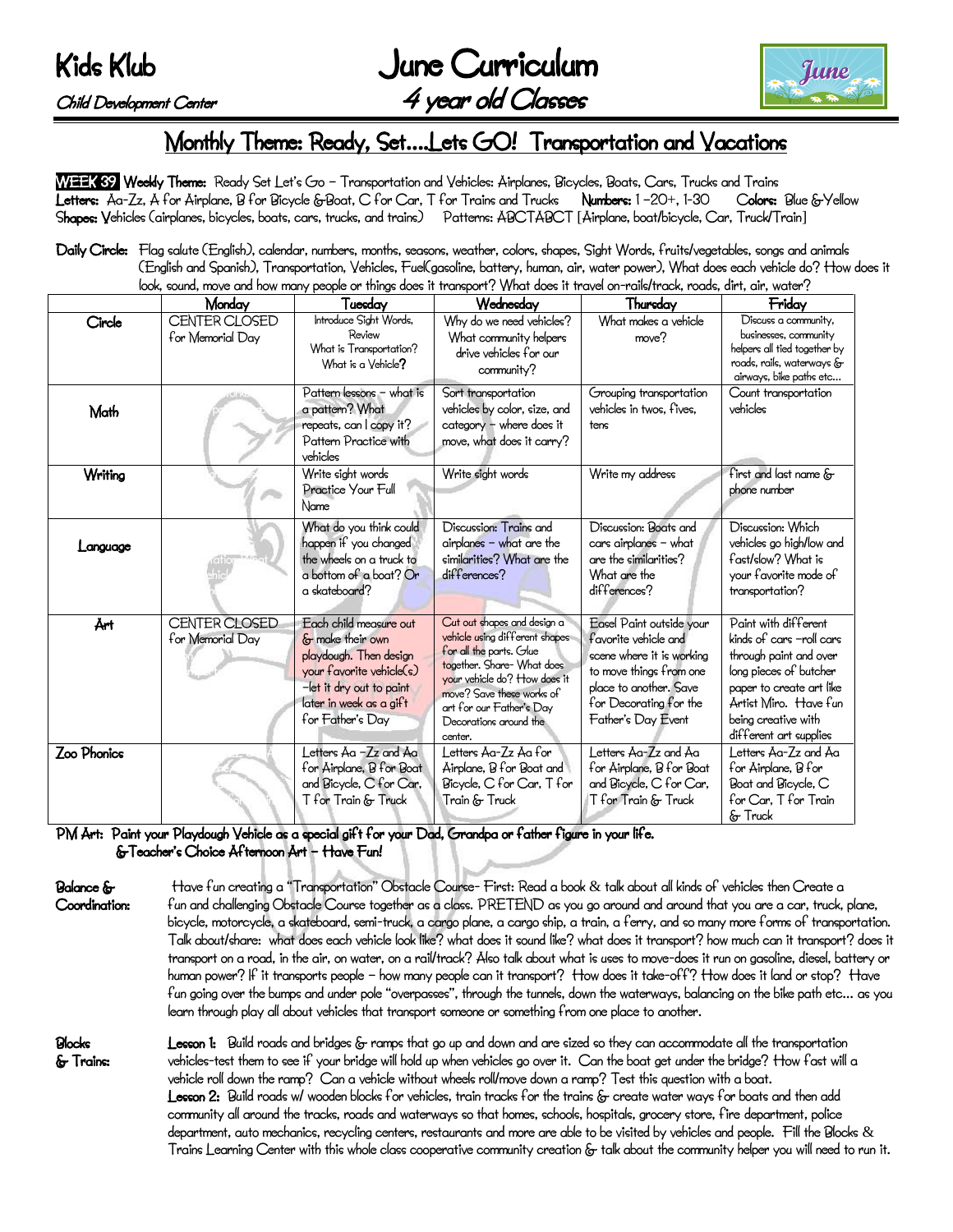June Curriculum Child Development Center 4 year old Classes



| Manipulatives:            | Building find motor skills through linking toys, peg play, vehicle puzzles and more. Talk about patterns and have the children create them<br>using the linking toys and pegs -What is repeating? How can we extend this pattern? How can we repeat it with other types of<br>materials? Proper clean up is important -have the children sort each learning toy properly -even clean up enhances math skills: make it<br>fun, sort by size, color, create patterns, help to categorize and count.                                                                                                                                  |
|---------------------------|------------------------------------------------------------------------------------------------------------------------------------------------------------------------------------------------------------------------------------------------------------------------------------------------------------------------------------------------------------------------------------------------------------------------------------------------------------------------------------------------------------------------------------------------------------------------------------------------------------------------------------|
| Library Time:             | Read books about Transportation all day long - talk about the way people and things are moved from one place to another.<br>Richard Scarry books are filled with Vehicle and Transportation Learning (enhance listening, vocabulary & conversation skills)                                                                                                                                                                                                                                                                                                                                                                         |
| Hoppy's Home:             | What kind of vehicles do we have at our homes? (i.e. bicycle, wagon, lawn mower, skateboard, car, truck, boat) - Talk, discuss and<br>play. What do we use them for? Have fun taking care of the house. Cook dinner, mow the lawn and fix things that are broke.                                                                                                                                                                                                                                                                                                                                                                   |
| Hoppy's<br>General Store: | How does food get to the Grocery Store for us to buy? How do restaurants get their food? How does food get from the farm to<br>the stores and restaurants? Play cafe & explore places that get things delivered by boat, truck, plane, train. What would we do<br>without Transportation Vehicles? What did they do in the past before motorized vehicles? (enhance lessons through discussion and play)                                                                                                                                                                                                                           |
| Hoppy's School:           | Teach your friends or the baby dolls what you are learning at Kids Klub this week. Felt, Magnets, Velcro, Gears and teaching school<br>are fun and help us remember what we are learning each week at school.                                                                                                                                                                                                                                                                                                                                                                                                                      |
|                           | Kitchen Creation: Let's make silly putty- Follow the recipe: pour 1 part liquid starch to 2 parts Elmer's glue - measure, pour, stir, mix, touch and<br>feel and play-what does silly putty feel like? smell like? What are some fun things your can do with silly putty?<br>(measuring and following directions, sensory, texture and creative fun)                                                                                                                                                                                                                                                                               |
| Music:                    | Transportation tunes as we move around the room pretending to be all kinds of vehicles: Wheels on the Bus, On the Go Song, Little Red<br>Caboose- Have fun making music, singing and dancing as you continue your lessons on Vehicles and Transportation. Then play Vehicle<br>Simon Says "Fly like a Plane" is always a fun game to play with lots of learning in the process. Have fun-movement and music are<br>important for the body and the mind and combining gross motor movements with academic lessons helps with understanding and memory.                                                                              |
| Science:<br>head outside  | Science 1: Transportation Discovery Box all about Transportation Vehicles and don't forget to continue the vehicle learning as you<br>into nature and play with all the Kids Klub vehicles in the sand box and all around.<br>Science 2: Have fun on the Klub Vehicles how do they move? What are the parts of the vehicles called? Caring for our vehicles is<br>important. Have a "Carwash" riding or driving each of the vehicles to the car wash, soaping, rinsing and drying all the vehicles. Talk<br>about the parts of the Kids Klub Vehicles as you wash them-wheels, handle bars, seat, pedals. Wash, Dry, and then Ride |
| <b>Theater Time:</b>      | Have fun acting out all kinds of fun and silly things about Vehicles and Weather. For example: act like a plane or train or<br>truck on a sunny, windy or rainy day, or riding a rollercoaster in the rain and the sun- how would it differ, motoring like a<br>boat on a calm or stormy day? Have fun enhancing vehicle, transportation and weather learning through creative theater.                                                                                                                                                                                                                                            |

١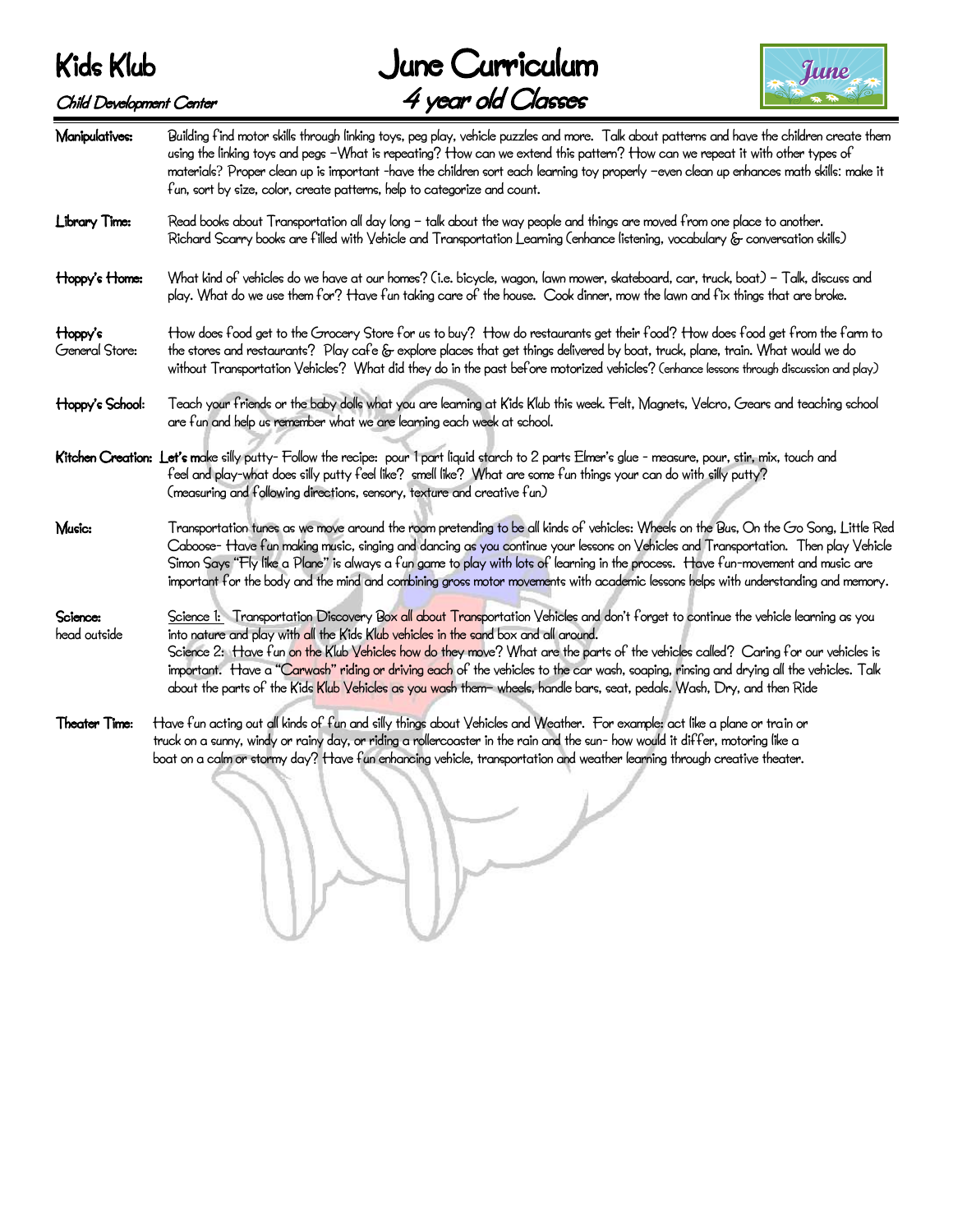June Curriculum Child Development Center 4 year old Classes



## Monthly Theme: Ready, Set….Lets GO! Transportation and Summer Vacations

WEEK 40 Weekly theme: We All Scream for Ice Cream Letters: Aa-Zz, I for Ice Cream, Numbers: 1-20, 1-30 Colors: Pink White & Brown (Strawberry, Vanilla & Chocolate) Shape: Cone Pattern: Vanilla(V), Chocolate(C) Strawberry(S), VCSVCS

Circle Time: Flag Salute, Zoo Phonics, calendar, numbers, names, letters, colors, shapes, Summer, Four Seasons, What is the weather like in Summer? Summer vacations, where do we like to go? Why do we like to eat Ice Cream in Summer?, What is ice cream made of?, How do you make ice cream?, What makes up the different flavors in ice cream?, What is your favorite flavor? Concepts: melting and freezing, cold and hot, solids and liquids, what is a molecule?

|                  | Monday                 | Tuesday                 | Wednesday              | Thursday                      | Friday                                              |
|------------------|------------------------|-------------------------|------------------------|-------------------------------|-----------------------------------------------------|
| Circle           | Introduce sight words  | What words begin with   | Discussion: What is    | What is your favorite         | Review patterns                                     |
|                  |                        | l and C?                | Ice Cream Made of?     | flovor of Ice Cream?          |                                                     |
|                  | Dot to dot 1-20 and    | Pattern VCSVCS          | Count vehicles-sort    | Math workbook and             | Fractions: Pizza &                                  |
| Math             | lets practice adding   | Vanilla, Chocolate,     | by colors, group by 2, | counting to 20 and            | Pie lesson and 2                                    |
|                  |                        | Strawberry              | 5 and $10\degree$ s    | beyond                        | workbook pages 1-20                                 |
|                  | Letters, Words,        | Review sight words-     | My favorite 2 days     | My name and my best           | Letter Practice:                                    |
| Writing          | Writing Practice -My   | words, & letters        | of the week            | friend's name                 | Write our favorite                                  |
|                  | favorite 2 colors      | practice                |                        |                               | ice cream flavor                                    |
|                  | Discussion: Ice cream  | Make sentences with     | Discussion: How to     | Read a story book             | Discussion: liquid/solid,                           |
| Language         | flayors-what new ones  | our sight words         | make ice cream- what   | about manners and             | Freeze/melt,                                        |
|                  | would you like to try? |                         | is a recipe?           | summer time fun               | sweet/salty                                         |
|                  | Make a large class     | Cut and paste a         | Work on Father's Day   | Father's Day Projects         | Ice Cream Cone                                      |
| Årt              | banner for the         | banana split and ice    | Gifts Cards and        | and Easel painting -          | Themed Art and                                      |
| Use this week to | Father's Day BBQ       | cream cone creations    | Wrapping paper.        | paint with ice cubes -        | continue work on your                               |
| start Father's   | Start Father's Day     | add glitter & spangles  |                        | how does this change          | Father's Day Gifts,                                 |
| Day Projects     | Gifts, Cards & wrap    | as the sprinkles on top |                        | your art?                     | Cards and Wrapping                                  |
|                  |                        | and work on Father's    |                        |                               |                                                     |
|                  |                        | Day gifts, cards etc.   |                        |                               |                                                     |
| Zoo Phonics      | Letters Åa - Zz        | I is for Ice Cream      | Letters Aa - Zz        | $V$ is for $V$ anilla, $C$ is | Letters Åa - Zz but                                 |
|                  |                        |                         |                        | for Chocolate and S is        | jump around and see if                              |
|                  |                        |                         |                        | for Strawberry                | the children remember the<br>sound the letter makes |

PM Art: Use this time to continue working on Father's Day Gifts, Cards, Wrapping Paper. If time: Mix shaving cream, glue and pink and white paint together –texture play is fun. Finish morning projects. Dot Marker Art and Drawing Time

- Balance & Form Teams-what is a team? Work Together and Learn Good Sportsmanship as you compete with the other Coordination: teams in your class. Talk about winning and losing. These are all important life lessons that we will continue to discuss as we have fun being a team, working together and being competitive. Relay races of all kinds -with cones flipped upside down, filled with ice cream scoops (balls), egg and spoon, kick the ball through the path, cross the finish line and turn around and come back and pass off to your team mate. Be creative and have fun.
- Blocks & Visit 1: Build places you want to visit on vacation someday. Share what you have built with your class. Trains: Visit 2: Build towns with wood blocks; add roads, waterways, and train tracks and the community of businesses and homes, schools, restaurants, hospitals, fire and police station and visit with all the vehicles.
- Dramatic Play Time for a Father's Day BBQ and lets serve Ice Cream for Dessert- have fun getting the babies ready for the Hoppy's Home: special bbq, plan the menu, clean the house, mow the lawn and go shopping for and prepare the food.
- Hoppy's Let's Shop for a Father's Day BBQ and let's serve Ice Cream Sundaes for Dessert Share with your class General Store: what you have decided to serve for your Father's Day BBQ and work together with your friends to put on the best Father's Day BBQ party you can together.

Hoppy's School: Teach your friends or the baby dolls what you are learning at Kids Klub this week. Have fun using the Felt,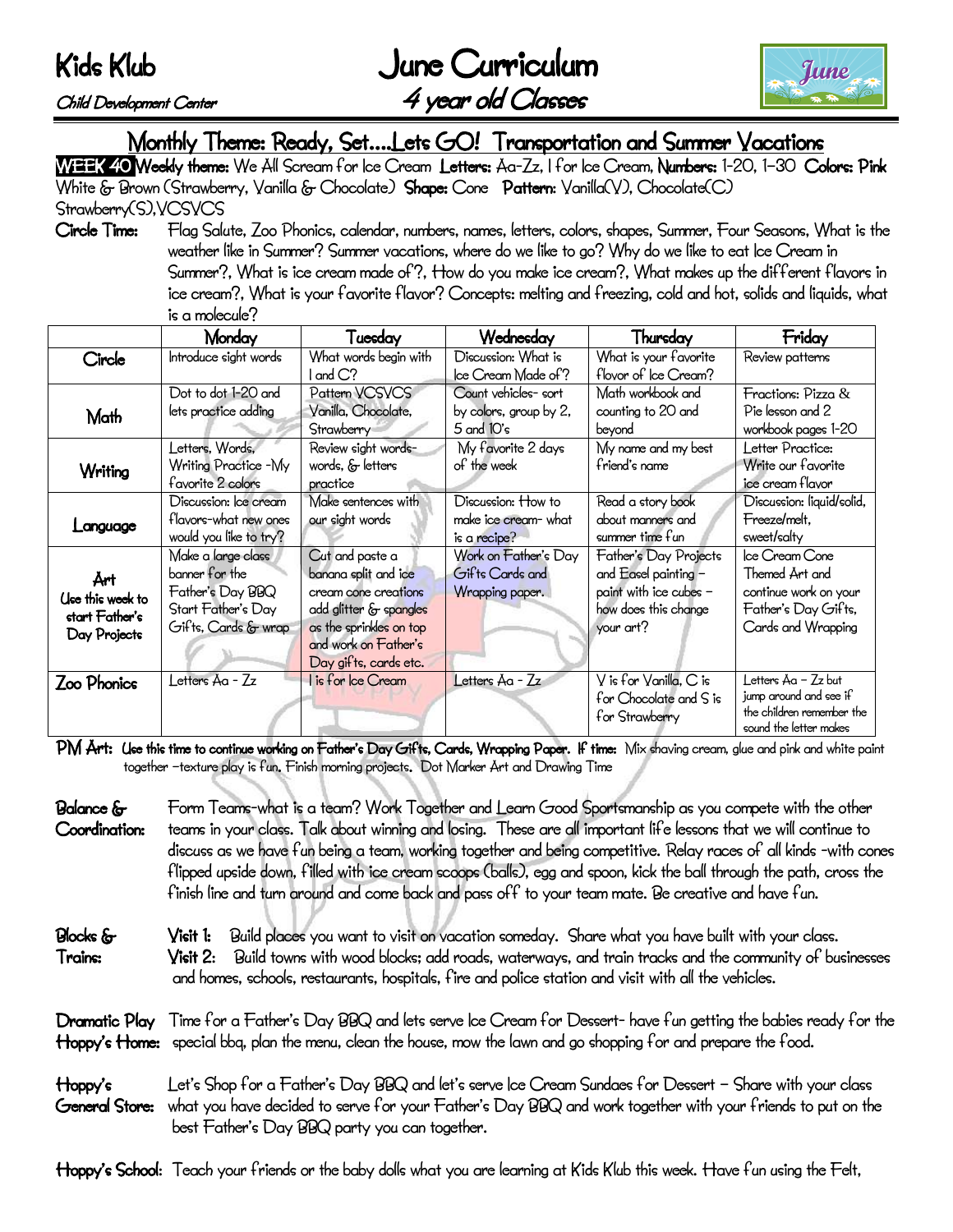

Magnets and Gears and talk all about the themes of the month and your favorite parts of what you are learning.

Kitchen Creation: Liquid to Solid Science: Making individual baggies of simple healthy homemade vanilla ice cream – follow directions, learn firsthand about liquid to a solid through freezing the molecules in the liquid. Why do we put salt in the ice? Have fun enjoying the liquid to solid treat making and eating one of the best summer desserts! Library: Read at Circle Time, Nap Time, End of Day and all around the center and listen to stories about Ice Cream, Transportation and Dads/Grandfathers this week. (enhance listening skills, vocabulary and learning concepts) Manipulatives: Ice Cream Cones for counting, sorting, pattern stacking and more. Add in the Cookies, Donuts, Pies, and Popsicles for pairing Capital and lower case letters, matching shapes, colors, numbers &fractions. (develop fine motor skills and basic math skills) Music: First sing the Ice Cream Song and All Scream for Ice Cream then have fun Listening and moving at our Ice Cream Dance Party– let's pick our favorite music and dance to the beat – can you hear it? Feel it? Move fast, move slow, jump on 2 feet, hop on 1 foot then the other, jump inside the hoop and out, wiggly, twist, and most of all have fun at our Summer Ice Cream Dance Party (develop a sense of rhythm) Science: Science 1: Outside using the water tables, buckets and bins - What sank the boat? How much weight can we put in the boats before they sink? Why does the boat float? If the boat flips, does it still float? Or does it sink? Why? What other things float – hypothesize as a class – then experiment, test and discuss why the objects do what they do?(Sink, Float and Weight lesson -enjoy hands-on learning) Science 2: Let's Learn About Transportation Vehicles of many kinds. Watch how they move, what they can do, what they move from one place to another. Hear what they sound like and learn the names of the vehicles. Science Video (build vocabulary, watch movement of each vehicle, practice listening skills) Theater: Community Helpers lessons continue – let's look at all the careers that Transport things and people from one place to another. Use the Puppets, use the costumes, dress-up and or just pretend to be your favorite Transportation Community Helpers. Dress in our favorite costumes and have fun putting on a fun puppet show with our friends learning all about Bus Drivers, Ambulance Drivers & EMTs, Taxi Drivers, Truck Drivers, Huge Tractor Drivers, Crane Operators, Cement Truck Drivers, Delivery Truck Drivers, Trains, Tug Boats, Cargo Ships and Cruise Ship Captains. There are so many special people that help us and the things we need get from one place to another. (build confidence, self dressing practice, stimulate imagination and enhance lessons of the month through dramatic play) Ĩ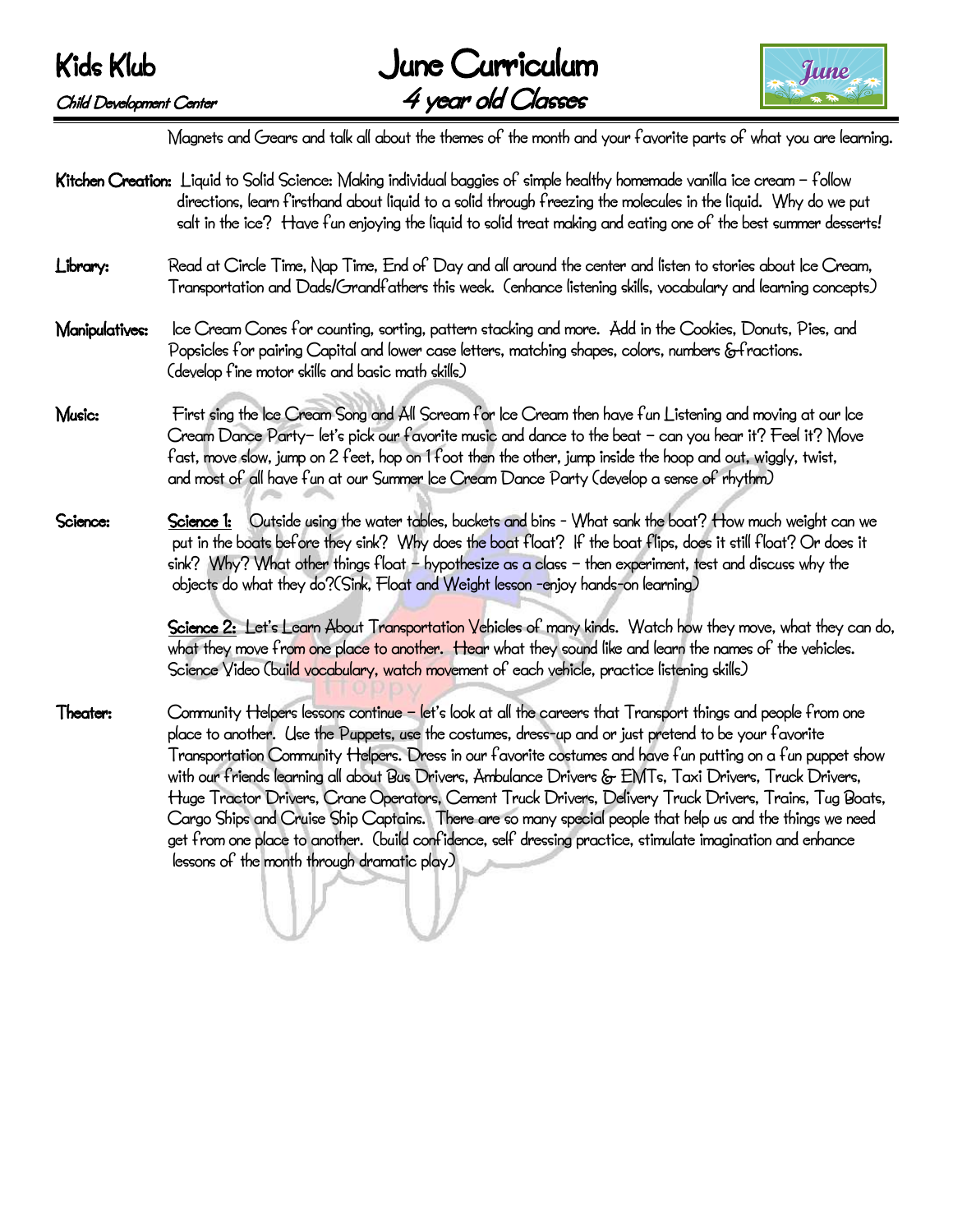June Curriculum Child Development Center 4 year old Classes



# Monthly Theme: Ready, Set....Lets GO! Transportation and Vacations<br>kkv theme: Dads Are Special & Summer Vacations Numbers: 1-20, 1-30 Colors: Yellow and Red

WEEK 41 Weekly theme: Dads Are Special & Summer Vacations Numbers: 1-20, 1-30 Letters: Aa-Zz, D is for Dad, F is for Father, G is for Grandpa, V for Vacation, S for Summer Shapes: Shapes Found on Vehicles Patterns: DGDGDG (Dad, Grandpa):

Circle Time: Flag Salute, Zoo Phonics, calendar, numbers, names, letters, colors, shapes, What is my favorite thing to do with my dad? Where to you dream to go with your Dad/Grandpa/Family on a summer vacation?, is it near or far, long or short trip, how will you get there? What kind of vehicles?, How does this vehicle move?, What will you do when you get there? Where will you, what will you eat – let's get all the details planned out so someday you can go there with your family/Dad/ Grandpa or friends.

|             | Monday                                                                                                                       | Tuesday                                                                                              | Wednesday                                                                                                        | Thursday                                                                    | Friday                                                                                 |
|-------------|------------------------------------------------------------------------------------------------------------------------------|------------------------------------------------------------------------------------------------------|------------------------------------------------------------------------------------------------------------------|-----------------------------------------------------------------------------|----------------------------------------------------------------------------------------|
| Circle      | Review letters, shapes,<br>numbers, colors                                                                                   | Review pattern, animals<br>and vehicles - how are<br>your feeling today?                             | Review numbers colors<br>English and Spanish                                                                     | Review fruits and first<br>& last names                                     | Review fire drill<br>procedure & Fire<br>Truck Details                                 |
| Math        | Count 20 circles and<br>triangles - can you<br>count to 30?                                                                  | Group circles and<br>triangles by $5\text{'s}$ (1-20)                                                | Pattern Play<br>DGDGDG, 123,123,                                                                                 | Divide 20 triangles into<br>groups of $5's$ - how<br>many groups do you get | Sort big and small<br>triangles and circles-<br>count how many                         |
| Writing     | Write the colors of<br>the week                                                                                              | Write opposite words                                                                                 | Review letters and<br>numbers                                                                                    | Practice patterns                                                           | Review sight words                                                                     |
| Language    | Read a special Story<br>about Dads and<br>Grandpas                                                                           | Discussion: Where<br>would you like to go on<br>a vacation?                                          | Discussion: My<br>favorite vacation with<br>my Dad or Grandpa                                                    | Share a story about<br>your family                                          | Discussion: feelings -<br>what are they? How<br>are you feeling?                       |
| Årt         | Create a 2 <sup>nd</sup> Father's<br>Day BBQ Banner for<br>Outside decorations<br>&work on Father's<br>Day gifts, card, wrap | Work on Father's Day<br>gifts, card and<br>wrapping paper, bag,<br>etc then if time,<br>Finger-paint | Work on Father's Day<br>gifts and then if time,<br>paint a vacation<br>picture of where you<br>would like to go. | Finish up the Father's<br>Day gifts, card and<br>wrapping.                  | Colorful Pasta<br>Necklace Lacing.<br>Make a necklace for<br>your Dad and<br>yourself. |
| Zoo Phonics | Letters Aa - Zz                                                                                                              | Letters Åa - Zz                                                                                      | Letters $Aa - Zz$                                                                                                | Letters Åa - Zz                                                             | Letters Åa – Zz                                                                        |

PM Art: Easel Paint a picture of your Dad or Grandpa, Marble & Golf Ball Painting, Explore the play yard, collect and make a Nature Collage

- Balance  $\delta$  Let's work on our Jumping skills. Use the noodles, hoops, dots and shapes on ground to build a jumping course. Coordination Jump over the noodles and onto and into the hoops, dots and shape spots. Build low, medium and high jumps. Try the course on 1 foot and/or 2 feet.
- Blocks & Create ramps and bridges over the river and roll balls and vehicles up and down the ramps and across the bridges Trains from one side of the room to the next. Talk about what is happening to the balls and vehicles. What are the successes? What are the problems? How can you solve the problems? Pick a Target Location in your classroom - Can you get the ball & vehicles to go where you want them to go- what can you use to make the ball or car go faster and farther?
- Library: Read about Dads and Vacations and then Create our own story and share it with your class (listening skills)
- Manipulatives: Connecting, Stacking, Linking, Patterns, Shapes, Colors and Numbers let's develop math and fine motor skills using some favorite learning toys in the Manipulative Room.
- Hoppy's Home: Time for a Father's Day Party Lets Clean, Bake and all sit down to eat the desserts we baked topped with ice cream scoops- what flavors of desserts did you bake? What flavors of ice cream are you putting on top?

#### Hoppy's Shop for a long vacation with your Dad or Grandpa-talk about where you are going and what you are taking General Store: and why. What are your favorite travel snacks and meals? (encourage socialization)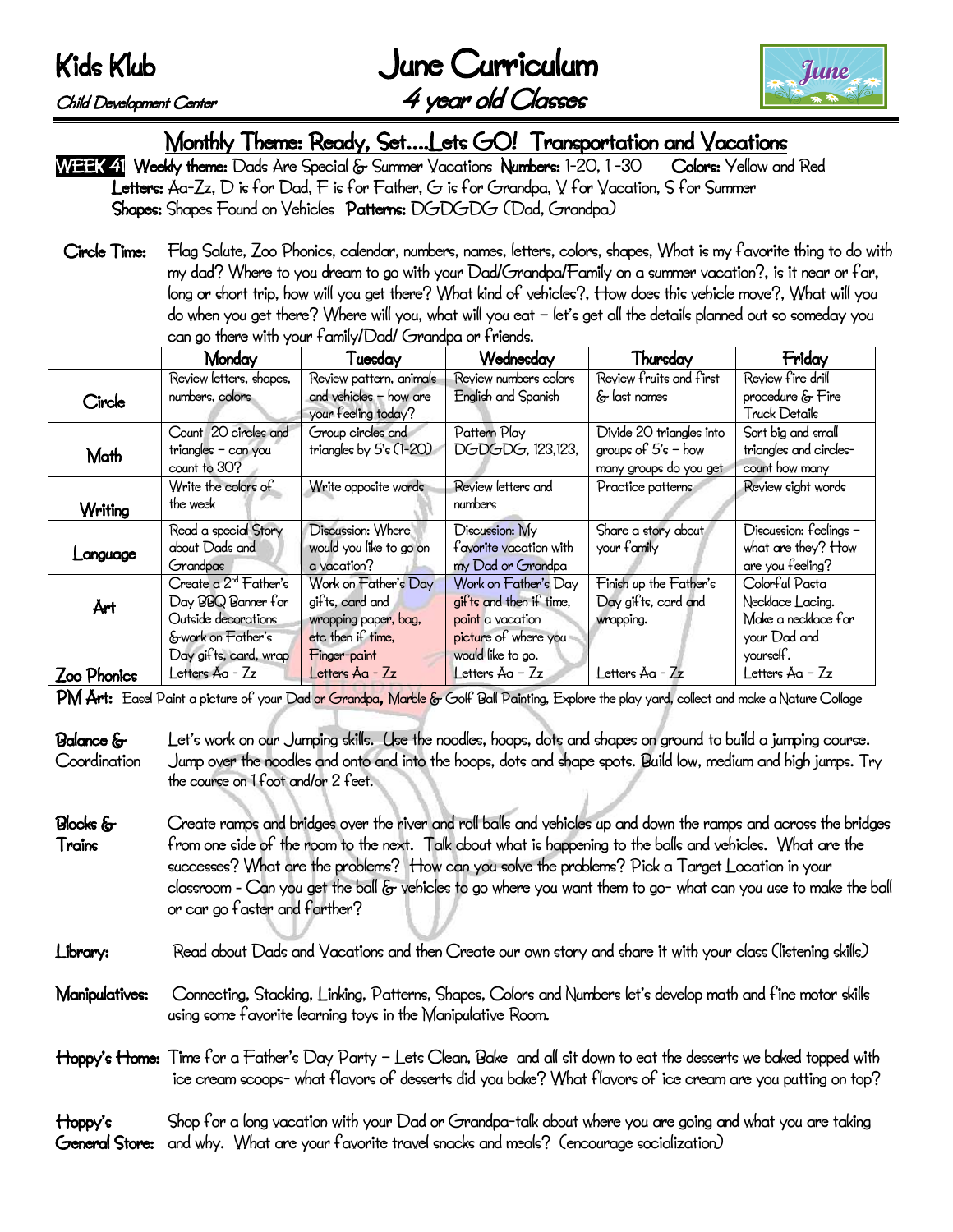### Kids Klub June Curriculum Child Development Center 4 year old Classes



Hoppy's School: Teach your friends or the baby dolls what you are learning at Kids Klub this week. Talk about why your Dad and Grandpa and Father Figures in your life are super special.

- Kitchen: Playdough Fun let's make our Dad and Grandpa a special creation using handmade playdough we have measured out ourselves, mixed with our fingers and created with our own hands, Let it dry and paint it and make it extra special so you can wrap it up as a special Father's Day Gift. (encourage following instructions and taking joy in making a gift for someone else)
- Library: Read about Dads and Vacations and then Create our own story and share it with your class (listening skills)
- Manipulatives: Connecting toys, Stacking Pegs and Linking Fish let's make colorful patterns and count to 20 or 30 or more. (develop fine motor skills)
- Music: Outside in the Summer Breeze It is time to play Freeze Dance and listening to action songs, following the directions while exercising our bodies. Then enjoy a Yoga Stories and Poses on your yoga mats outside in the fresh air to follow. Allow time to wipe off and roll-up your mats properly and put into the yoga mat basket. Rolling mats is wonderful way to build fine motor skills.
- Social Science: Lesson 1: Father's are Special Stories & Discussion Work on Father's Day cards and gifts (the importance of family)
- Science Lesson 2: Summer Fun Science -Water and sand play, Water and Ice play Outside in the sandbox-How does water effect sand? What does dry sand look and feel like? Can you see each grain of sand? What changes to the sand can you see when you add water? What changes can you feel when you add water to sand? Does the sand fall through your fingers when it is wet like it does when it is dry? Next add Ice to your water and watch what happens. Does the ice sink? Does the ice Float? Does the ice stay the same size? Why does the ice get smaller? How does Ice and Sand mix? Does the sand stick to the ice? Have fun!
- Theater: Let's pretend to be animals we have learned about all year. What is your favorite Farm Animals, Creepy Crawlies- Insects, Spiders, Amphibians, and Reptiles, Birds, Animals that Migrate & Hibernate – like Reindeer, Penguins, Whales, Animals that live in the Ocean, Dinosaurs, Baby Animals that are born in the Spring, Endangered animals that we can help, and all the other special animals that live in the Rainforest. What animals might we see on a vacation with our Dad? Have fun being theatrical – can your classmates guess what animal you are?

Ĩ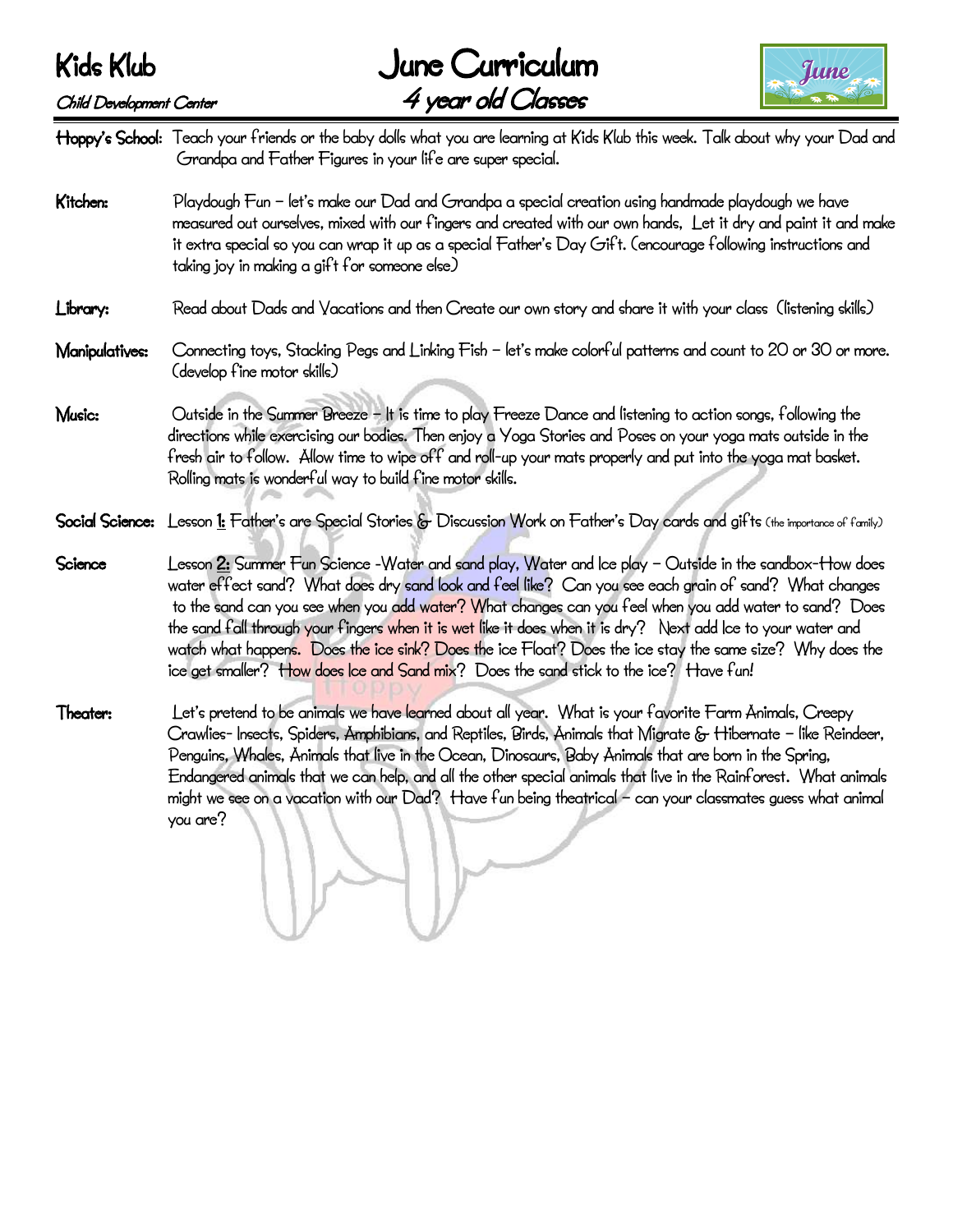June Curriculum Child Development Center 4 year old Classes



Monthly Theme: Ready, Set….Lets GO! Transportation and Vacations

WEEK 42 Weekly Theme: It's Watermelon Week Letters: Aa-Zz, W for watermelon, F for fruit, V for vegetable Numbers: 1-20, 1-30 Colors: Red, Green and Black Shape: Fruit Pattern: WFVWFV(Watermelon, Fruit, Vegetable)

Circle Time: Zoo Phonics, calendar, numbers, names, letters, colors, shapes, What is Summer? The 4 Seasons, What do we do in Summer? What is a watermelon?, What is a fruit? A vegetable?, What is inside a watermelon?, What is a seed? How do watermelons grow?, What does a watermelon taste like?, Learning concepts: round and oval, hard and soft, heavy and light, rough or smooth,

|             | Monday                                                                      | Tuesday                                                                                  | Wednesday                                                                                      | Thursday                                    | Friday                                     |
|-------------|-----------------------------------------------------------------------------|------------------------------------------------------------------------------------------|------------------------------------------------------------------------------------------------|---------------------------------------------|--------------------------------------------|
|             | Discussion: Fruits                                                          | Discussion: Vegetables                                                                   | Discussion: What does                                                                          | What is a seed?                             | Review what you take                       |
| Circle      |                                                                             |                                                                                          | a watermelon taste like                                                                        |                                             | on a picnic                                |
| Math        | WFVWFV pattern -<br>Watermelon, fruit,<br>vegetable                         | Estimate how many<br>seeds in our watermelon                                             | Count to 20 and sort<br>20 objects into pile of<br>$5\mathsf{s}$                               | Adding and Subtracting<br>with the number 5 | Number worksheet                           |
| Writing     | Dot to dot A-Z                                                              | My watermelon is                                                                         | Summer Vacations are<br>f <sub>un</sub>                                                        | Why I like Watermelon                       | Name (first & last)<br><b>Address</b>      |
| Language    | Discussion: What does<br>watermelon taste like?                             | Name all the colors in<br>English and Spanish                                            | Share a family<br>yacation story                                                               | Read a Story about<br>Summer                | Discussion:<br>Watermelons are             |
| Årt         | Create a class<br>Summer Fun Banner-<br>what do you like to do<br>in summer | Paint with different<br>types of paint $-$ use<br>brushes, fingers,<br>sponges, and more | Tear and weave a fruit<br>basket and cut out fruits<br>and vegetables to glue in<br>the basket | Paint a summer scene<br>with watercolors    | Fingerpaint and mix<br>colors of all kinds |
| Zoo Phonics | Letters Åa – Zz                                                             | Letters $Aa - Zz$                                                                        | Letters Aa - Zz                                                                                | Letters Åa - Zz                             | Letters Åa – Zz                            |

PM Art: Melon Rind Painting – experimenting with unique art media. Outdoor Art on the Easels, use natural things in our environment to paint with. Keep experimenting with color mixing paint together to see what colors you can create.

- Balance & Study Physics, force, motion, gravity and lift as the class works together using the large and small Parachutes Coordination: Experiment with rainbow colored balls of all kinds from playground balls, little and big plastic balls, the bowling balls and bean bags and research which is easier to roll, bounce, lift (gross motor skills)
- Blocks  $\epsilon$  Building towers with 5, 10, 15  $\epsilon$  20 blocks use different shapes and sizes and problem solve to get the towers to Trains: not fall over. Then – see how how high can you go? Have lots of fun knocking them down and starting over. (Physics, Engineering, Cause & Effect)
- Library Time: Read lots of themed books at Circle Time, Lunch Time, Nap Time, End of Day and all throughout the day as you rotate from Learning Center to Learn Center. Discuss Vocabulary along the way and always pick out the beginning, middle and ending to the stories. When you visit Hoppy's School, have a fun using the flannels to create a whole story as a class-discuss the beginning, the middle and the end of the story – what is the "problem" in the story and what solutions can you create for the story.
- Manipulatives: Link-it/Stacking it/ Lace It/Peg It Let's build fine motor skills while also counting, patterning, sorting
- Hoppy's Home: Time for Summer Fun at Hoppy's Home: Have fun playing house together, cleaning, cooking, building and taking care of the babies.
- Hoppy's Shop for fruits and vegetables and talk about the names of each one. (healthy foods)
- General Store: How can we cook them and use them to eat? Cook them up in the café and serve them to our friends. Leave time to properly sort out all the fruits and vegetables and putting them back in the Farmers Market baskets. Use this sort time as a place to teach color, groupings, counting and math lessons.